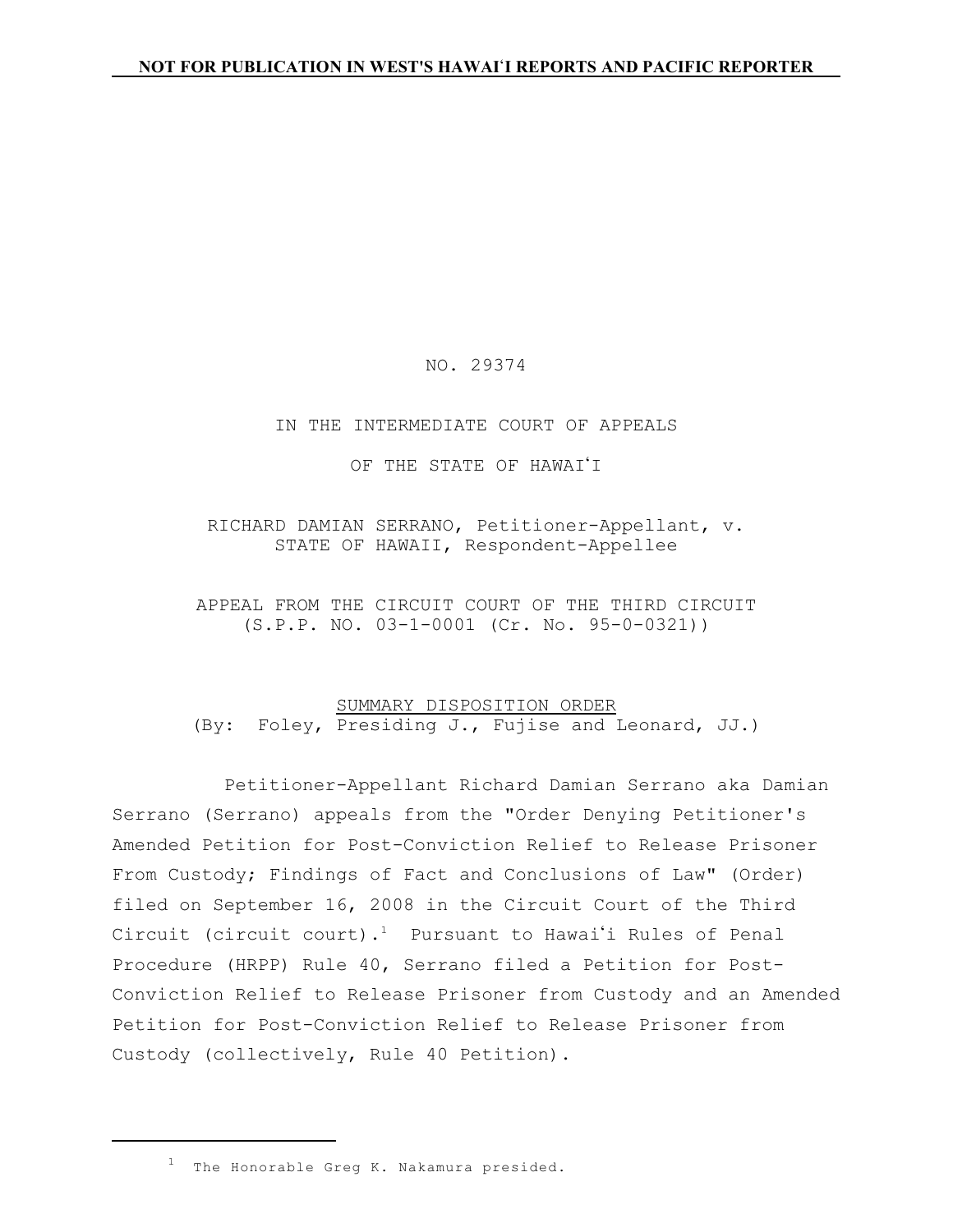On appeal, Serrano contends his counsel, Harry Eliason (Eliason), made the following errors that demonstrated ineffective assistance of counsel: (1) Eliason knew that Serrano felt coerced when the police took Serrano in for questioning in Santa Cruz, California, but failed to call Serrano to testify at the January 12, 2000 hearing on Serrano's Motion to Suppress (Motion hearing); (2) Eliason had numerous reports that identified Serrano as a suspect and drawings of Serrano as a suspect, but did not introduce them into evidence at the Motion hearing or question any witness about them; (3) Eliason failed to confront Santa Cruz Detective Watson (Det. Watson) at the Motion hearing with Det. Watson's September 1993 police report (Watson's police report) that indicated his intent was "to proceed to the residence on 9/18/93 and hopefully arrest and detain Serrano"; (4) when Det. Watson testified at the Motion hearing that he was not sure if the warrant he had for Serrano was valid, Eliason failed to confront him with Watson's police report, in which Det. Watson stated that he verified he had a valid warrant for Serrano's arrest; (5) Eliason did not raise the fact at the Motion hearing that Det. Watson used questions sent to him by the family of the victim, Sequoya Vargas (Vargas), in his interrogation of Serrano; (6) at the hearing on the Rule 40 Petition (Rule 40 hearing), Eliason failed to make use of a letter from Serrano's mother, Diane DiMaria (DiMaria), dated November 22, 1999, informing Eliason that the police drew their guns and handcuffed and arrested Serrano when they came to question Serrano in Santa Cruz; (7) Eliason failed to adequately cross-examine witness Maureen McCubbins (McCubbins) during her preservation deposition; and (8) Eliason failed to designate relevant portions of McCubbins' deposition testimony for use at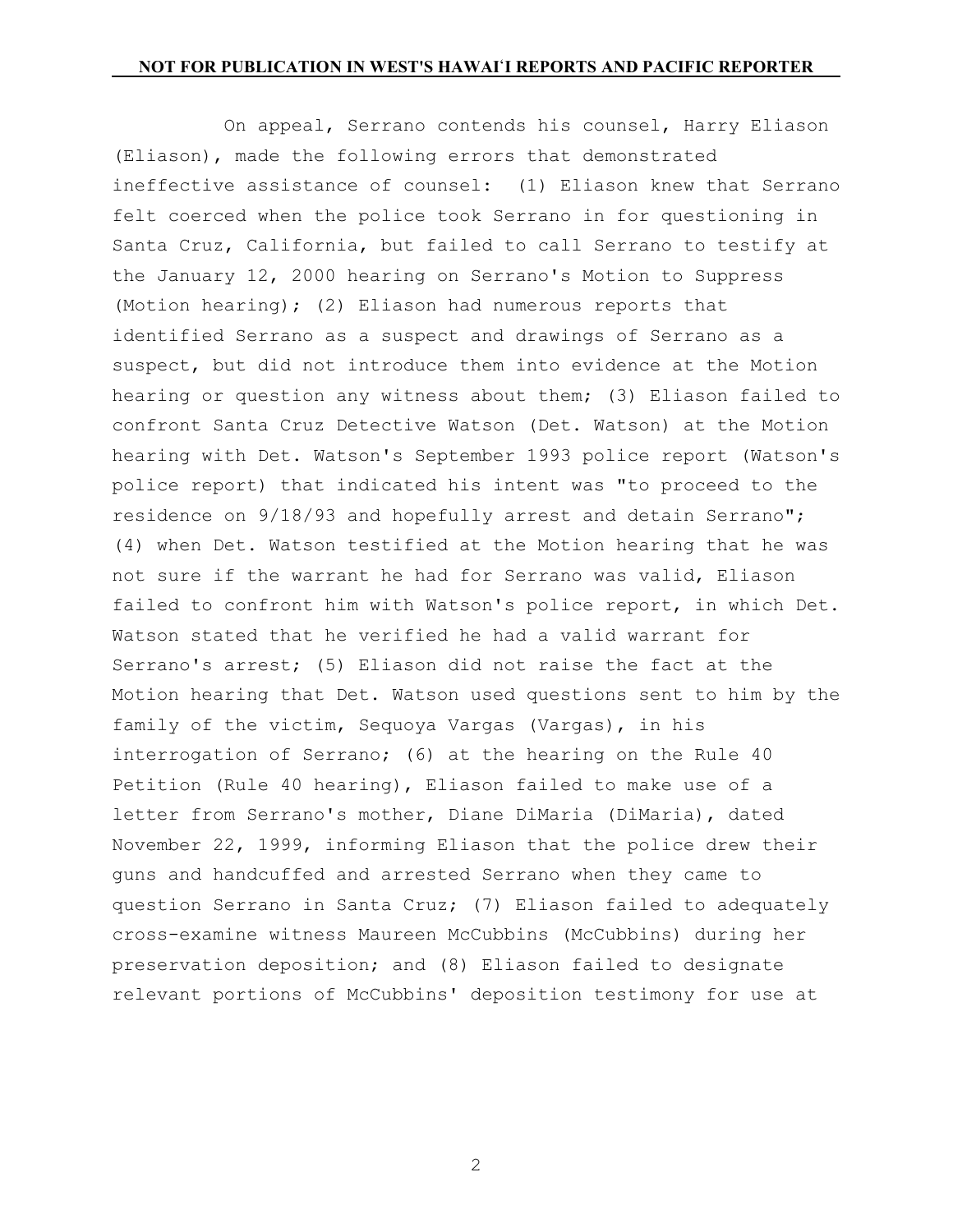trial. Serrano challenges Findings of Fact 12 and 13<sup>2</sup> and Conclusion of Law  $2^3$  (under the Impeachment subheading).

> When reviewing a claim of ineffective assistance of counsel, [the appellate court] looks at whether defense counsel's assistance was within the range of competence demanded of attorneys in criminal cases. The defendant has the burden of establishing ineffective assistance of counsel and must meet the following two-part test: 1) that there were specific errors or omissions reflecting counsel's lack of skill, judgment, or diligence; and 2) that such errors or omissions resulted in either the withdrawal or substantial impairment of a potentially meritorious defense. To satisfy this second prong, the defendant needs to show a possible impairment, rather than a probable impairment, of a potentially meritorious defense. A defendant need not prove actual prejudice.

State v. Wakisaka, 102 Hawai'i 504, 513-14, 78 P.3d 317, 326-27 (2003) (internal quotation marks, citations, and footnote omitted).

Upon careful review of the record and the briefs submitted by the parties and having given due consideration to the arguments advanced and the issues raised by the parties, as well as the relevant statutory and case law, we resolve Serrano's points of error as follows:

(1) Serrano did not demonstrate that Eliason's failure to call Serrano to testify at the Motion hearing resulted in the withdrawal or substantial impairment of a potentially meritorious

13. [Eliason] testified on January 17, 2008 that if Maureen McCubbins' testimony at trial was inconsistent with her prior statements, then this could be pointed out without reference to her use of prescribed medication and if her testimony at trial was consistent with prior statements, then little would be gained by referring to her use of prescribed medication.

3 Conclusion of Law 2 provides:

2. [Eliason's] choice not to use certain impeachment material available to him did not result in the waiver or substantial impairment of a potentially meritorious defense.

 $2^2$  Findings of Fact 12 and 13 provide:

<sup>12.</sup> It is probable that [Eliason], as an experienced trial attorney, would have presented testimony regarding the issues of a firearm being drawn, the threat of arrest or [Serrano] being handcuffed if he were made aware that such evidence existed, therefore, the assumption is that he was never told of the availability of such testimony.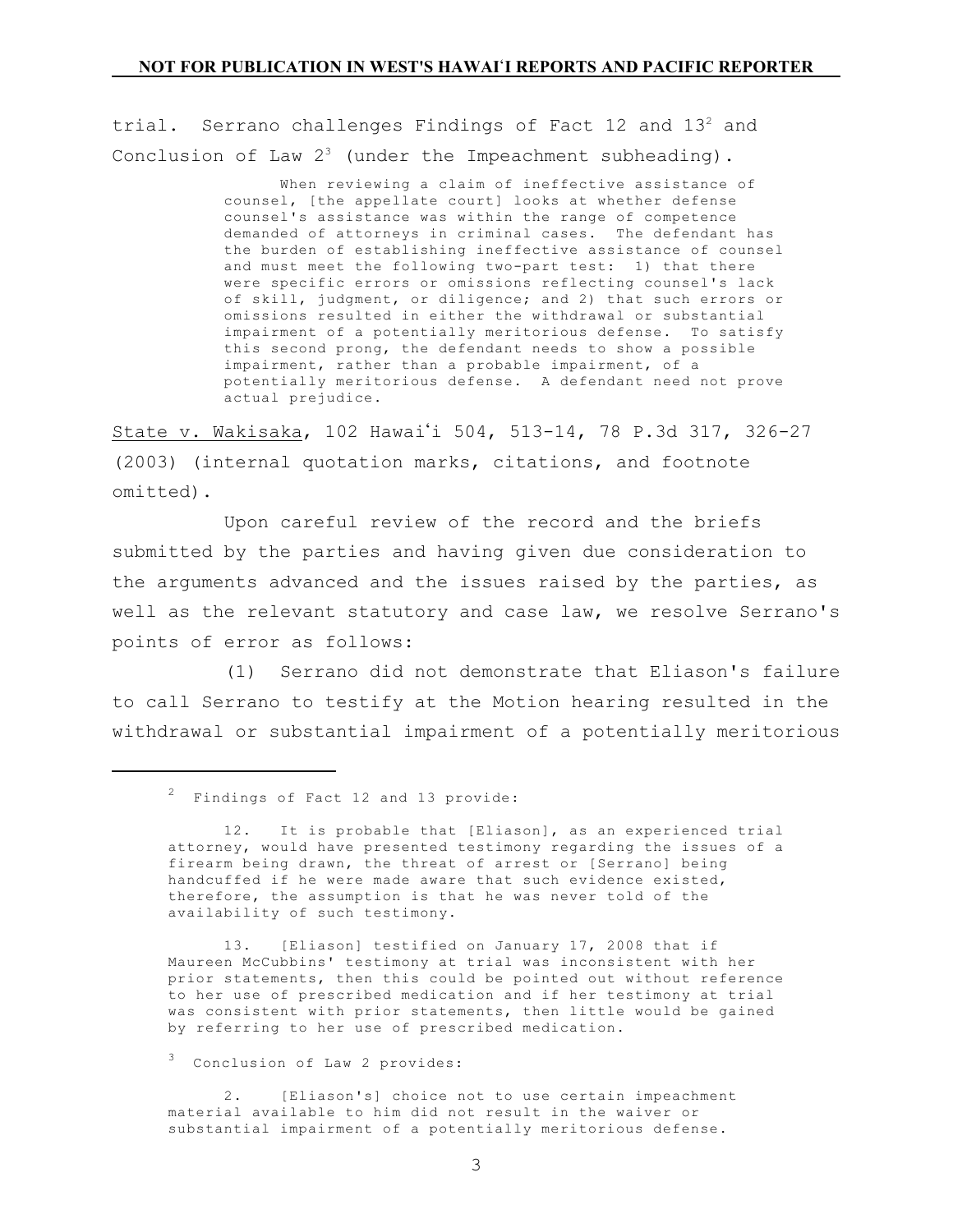defense. During the Rule 40 hearing, both Serrano and DiMaria testified that guns were either drawn or displayed, and Serrano testified that he was handcuffed. DiMaria testified that Serrano told her he was being arrested.

There was no evidence in the record, at trial, or at the Rule 40 hearing that Serrano had been formally placed under arrest. During the Rule 40 hearing, Eliason denied that either Serrano or DiMaria told him before the Motion hearing that officers had their guns drawn when they entered Serrano's home. Eliason stated that if he had been told that guns had been drawn, he would have "enhanced upon it and argued it" and had Serrano testify to that fact. He testified that because the evidence showed that a uniformed officer and a plain clothes officer were assumed to be carrying weapons, the issue was not whether there were guns present. Eliason stated that Serrano did not tell him weapons were actually drawn. Eliason also specifically recalled that Serrano told him he had not been handcuffed. Eliason stated that he did not call Serrano to testify because the "testimony of the detective was consistent with what my client had told me." The circuit court found Eliason's testimony at the Rule 40 hearing to be credible. "It is well-settled that an appellate court will not pass upon issues dependent upon the credibility of witnesses and the weight of the evidence; this is the province of the trier of fact." State v. Mattiello, 90 Hawai'i 255, 259, 978 P.2d 693, 697 (1999) (internal quotation marks, citations, and brackets omitted) (quoting State v. Stocker, 90 Hawai'i 85, 90, 976 P.2d 399, 404 (1999)). Finding of Fact 12 was not wrong.

(2) Reports or drawings indicating that Serrano was a suspect in the disappearance of Vargas and whether Det. Watson suspected that Serrano had committed a crime does not aid Serrano's claim of ineffective assistance of counsel. "[T]he requirement of Miranda warnings is triggered by two criteria: (1) the defendant must be under interrogation; and (2) the defendant must be in custody." State v. Ah Loo, 94 Hawai'i 207,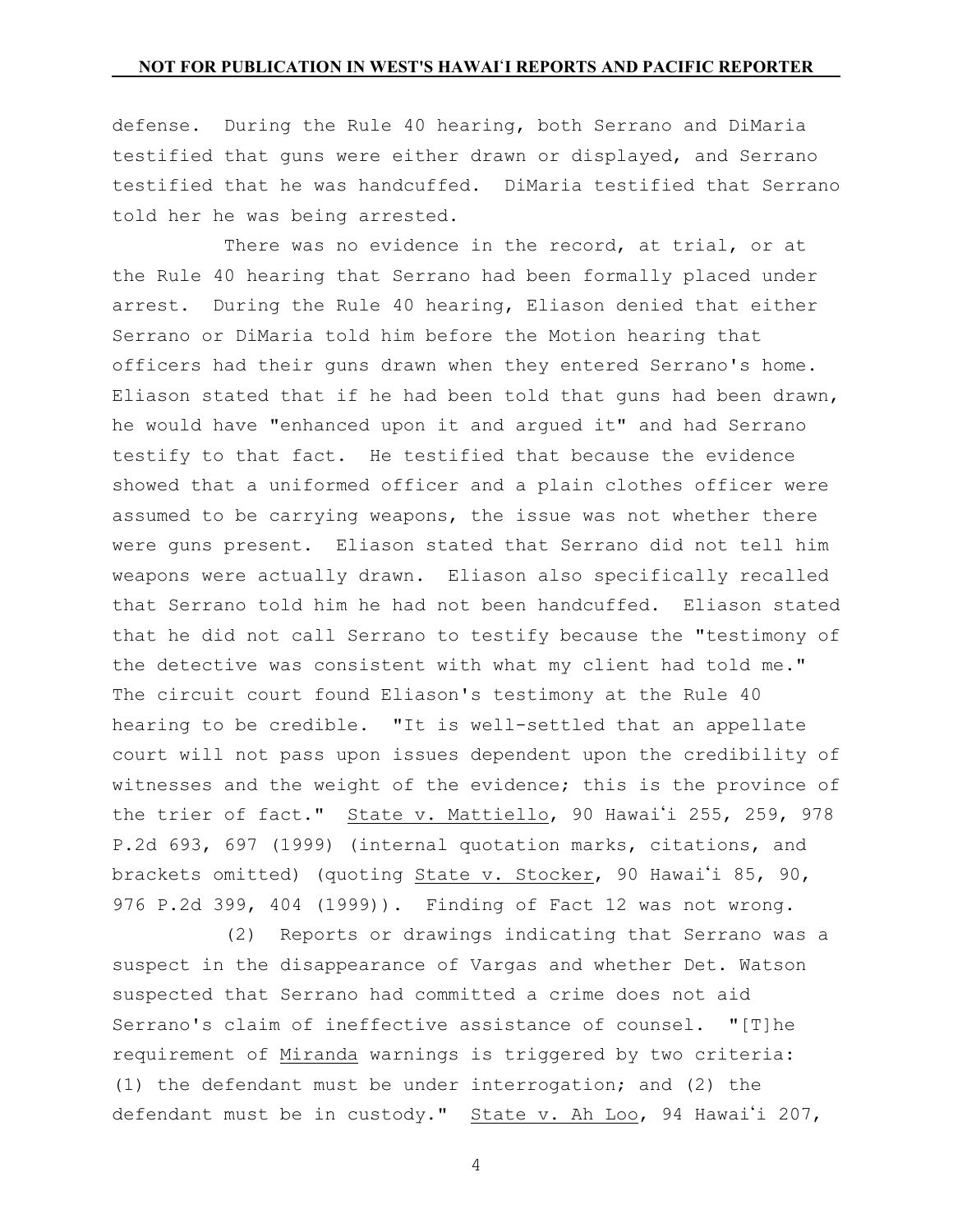210, 10 P.3d 728, 731 (2000) (internal quotation marks and citation omitted). "'[I]nterrogation,' as used in a Miranda context, [means] 'express questioning or its functional equivalent.'" State v. Melemai, 64 Haw. 479, 481 n.3 643 P.2d 541, 544 n.3 (1982) (quoting Rhode Island v. Innis, 446 U.S. 291, 300-01, 100 S. Ct. 1682, 1689 (1980)).

Even if Det. Watson had interrogated Serrano because he thought Serrano was a suspect, Serrano had to have been in custody to trigger the requirement that he be given Miranda warnings. The Hawai'i Supreme Court ruled in Serrano's direct appeal that he had not been subject to a custodial interrogation. State v. Serrano, 97 Hawai'i 269, 36 P.3d 813, No. 23591 (Nov. 28, 2001) (SDO). Therefore, if Eliason erred by failing to cross-examine witnesses with reports or drawings that indicated Serrano was a suspect, it was harmless because Serrano cannot prove the error resulted in the loss of Miranda warnings.

(3) Serrano's reliance upon Det. Watson's report that he hoped to detain and arrest Serrano is misplaced. During the Motion hearing, Eliason had no need to impeach Det. Watson regarding the validity of a warrant and his intent to use it because Det. Watson admitted that "if necessary" he was actually able to take Serrano into custody at that point because he had done a warrant search. However, Det. Watson also stated that if Serrano had not voluntarily agreed to go to the police station, he would have contacted Detective Araujo at the Hawai'i Police Department and asked what he should do with Serrano. Therefore, Eliason did question Det. Watson regarding his intent to arrest Serrano during the encounter. Even if Det. Watson intended to detain and arrest Serrano, he did not do either. Eliason argued at the Motion hearing that Watson used an arrest warrant to coerce Serrano and obtain Serrano's cooperation and statement. Serrano cannot point to the withdrawal or substantial impairment of any potentially meritorious defense for Eliason's failure to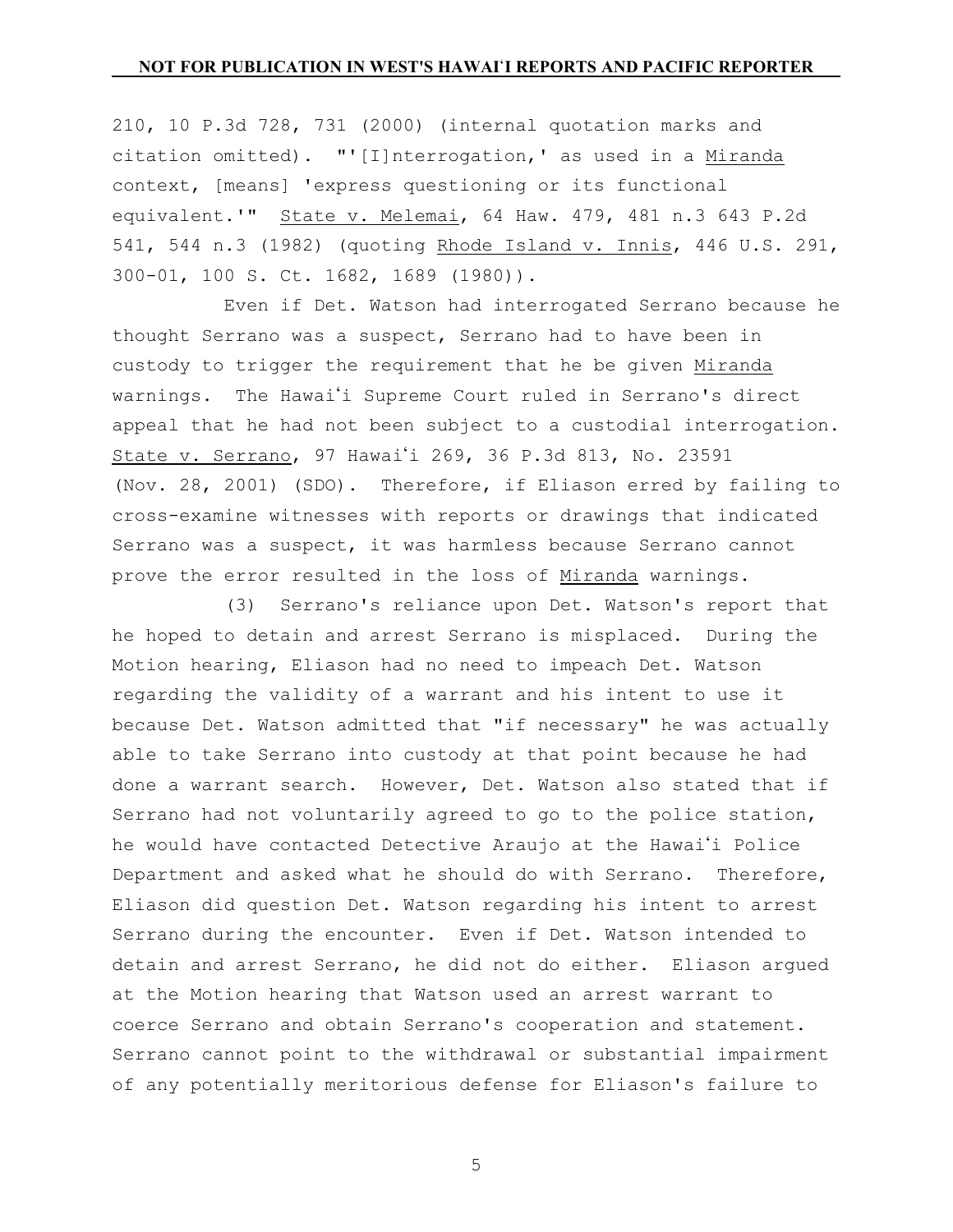further question Watson regarding his intent to arrest Serrano. Wakisaka, 102 Hawai'i at 514, 78 P.3d at 327.

(4) Eliason got Det. Watson to admit that he had a valid arrest warrant for Serrano and could have arrested Serrano if Serrano had not voluntarily gone with Det. Watson to the police station. Further impeachment of Det. Watson with the prior inconsistent statement that he was not sure whether the arrest warrant was for the same person was not necessary because Eliason's argument hinged on the fact that there was a warrant to arrest Serrano that Det. Watson could have used to coerce Serrano into making a statement. Confronting Det. Watson with an inconsistent statement that he thought the warrant was invalid does not advance Serrano's claim of coercion.

(5) Serrano's Opening Brief states: "Nor did Eliason make any use of the pointed questions drafted by the Vargas family and sent to Detective Watson, which questions were used in interrogating [Serrano], and which certainly underscored potential foul play since the questions centered on leniency, sexual assault, and the location of Ms. Vargas." Serrano makes no other argument in his Opening Brief regarding Eliason's failure to raise the content and source of the questions posed to Serrano by Det. Watson.

In his Reply Brief, Serrano again states that Eliason made a specific error when he "failed to elicit the nature of questions asked of [Serrano] once in police custody, such as whether [Serrano] had sex with the victim and whether [Serrano] would tell where the victim was in exchange for leniency." Serrano argues that the questions indicated he was a suspect in a crime and the target of an investigation and then mentions Miranda v. Arizona, 384 U.S. 436, 86 S. Ct. 1602 (1966), and Ah Loo, but does not make any specific argument regarding their applicability to the use of the questions sent to Watson.

On appeal, Serrano failed to include any argument in his Opening Brief with respect to Eliason's failure to elicit the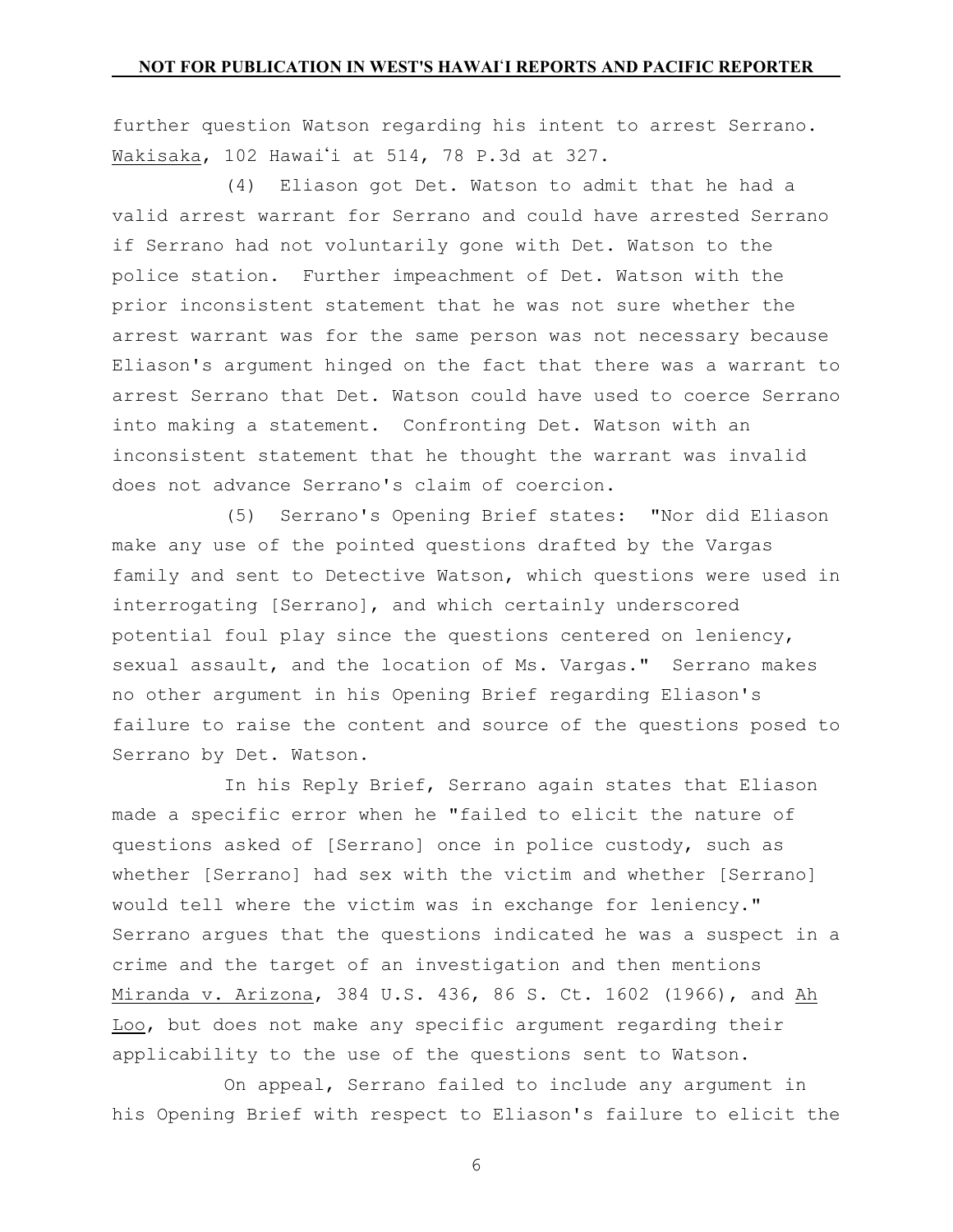nature of questions asked of Serrano. Therefore, the point of error is waived. HRAP Rule 28(b)(7).

Even if the point of error was not waived, Eliason alerted the circuit court during the Motion hearing in 2000 to the content of the questions and argued that Serrano had been interrogated and coerced by the police. During closing arguments at the Motion hearing, Eliason stated:

> Your Honor, we would just ask the Court to consider just the, uh, the, uh, transcript of that statement and the written questions, Your Honor.

Irrespective of when they may have officially declared this to go from a missing person to a homicide, it's clear by the questions that were in fact sent to Mr. Watson by the Hawaii County Police Department that already was a murder investigation. The questions they were asking were in fact homicide questions, sex assault questions.

The focus had gone to the individuals already, and I think that the statements are, uh, of the officer saying that he was pursuing a missing person are actually proved to be incorrect by the nature of the questions that he asked and the statement itself.

Eliason did not fail to raise the issue during the Motion hearing. Even if Eliason did not expressly review the questions with Det. Watson during the hearing, the issue was timely raised and considered by the trial court and the court had a copy of the questions as an exhibit.

Furthermore, Eliason again raised the issue in the opening brief in Serrano's direct appeal. Eliason quoted the written question and answer, specifically: "Will you tell us where she is in exchange for leniency? Answer: If I knew, would tell them." In its SDO, the supreme court stated that "the motions court did not err when it denied [Serrano's] motion to suppress his statements made to a police officer on September 18, 1993 because the interrogation was not custodial." Therefore, the issue has been ruled upon and relief is not available pursuant to HRPP Rule 40. HRPP Rule 40(a)(3).

(6) The letter dated November 22, 1999 by DiMaria does not, by itself, establish that Eliason was ineffective. Serrano points to part of the letter in which DiMaria asks Eliason to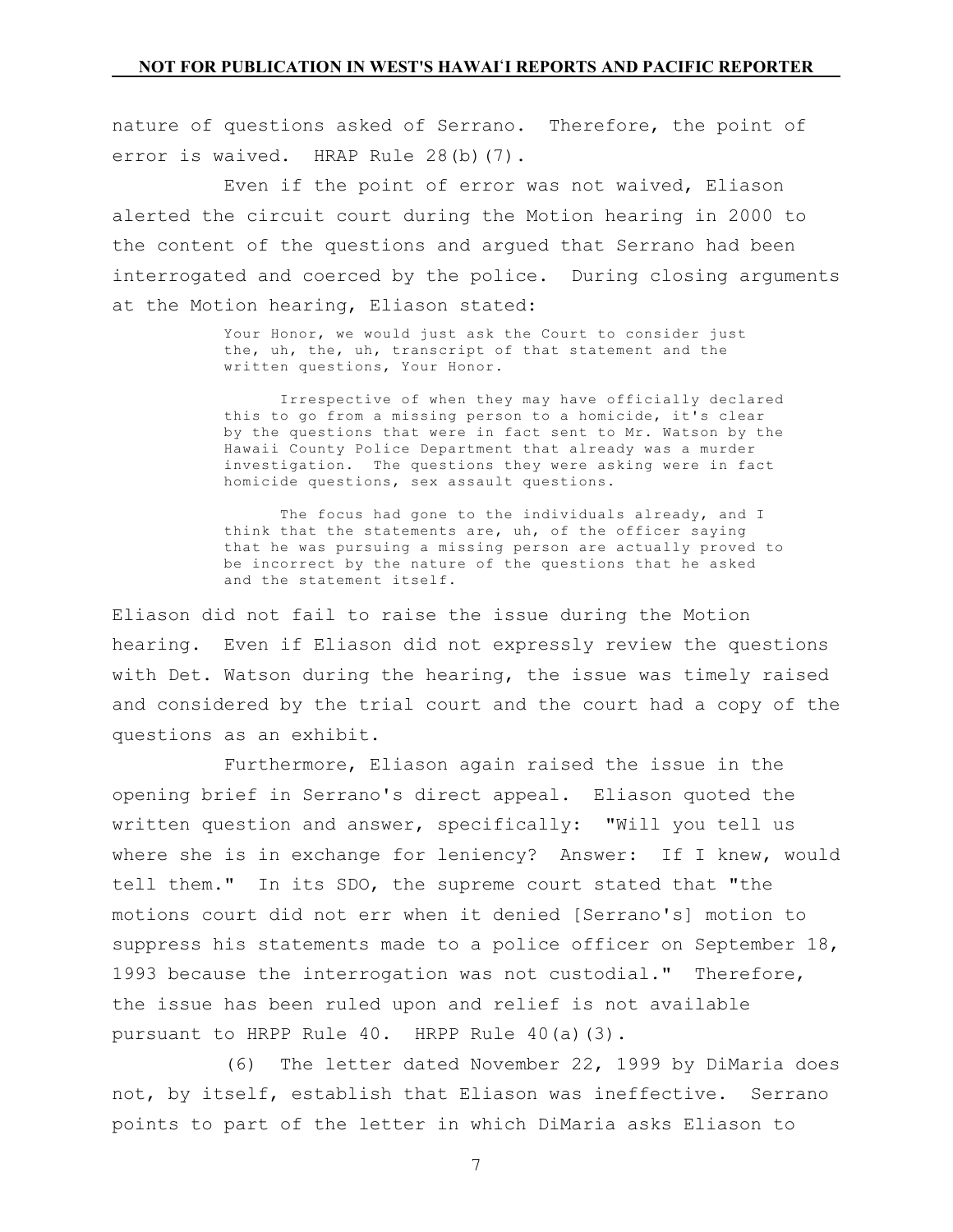"note how the Santa Cruz statement by my son came about. This is very important. It is all outlined in the investigative materials that Lisa Sobalvarro collected in Hawaii. This needs to be part of your motion . . . to quash the statement from the record." Serrano argues that if Eliason had heeded DiMaria's plea, Eliason would have known that the officers used weapons, handcuffed Serrano, and arrested him.

During the Rule 40 hearing, Eliason stated that he did not recall receiving a letter dated November 22, 1999 from DiMaria or the investigative reports to which it referred. Eliason stated that if he had received the documents, they would have been in his files, which he turned over to Serrano's Rule 40 counsel. Serrano's Rule 40 counsel stated that the letter dated November 22, 1999 was from Eliason's file. However, in his Opening Brief, Serrano admits: "Unfortunately, the investigative 'materials that Lisa Sobalvarro collected in Hawaii' have gone missing." The record from the Rule 40 Petition does not contain any exhibits from Lisa Sobalvarro. Thus, the claim boils down to DiMaria's testimony at the Rule 40 hearing, in which she stated that the materials given to Eliason prior to the Motion hearing contained information that the officers "came with guns and took [Serrano] away" and that Eliason had been informed of this prior to the Motion hearing. In its Order, the circuit court found only Eliason's testimony credible. "It is well-settled that an appellate court will not pass upon issues dependent upon the credibility of witnesses and the weight of the evidence; this is the province of the trier of fact." Mattiello, 90 Hawai'i at 259, 978 P.2d at 697.

(7) Serrano's claim that Eliason was ineffective for failing to adequately cross-examine McCubbins is without merit. Serrano argues that Eliason should have questioned McCubbins about her mental state at the time she gave her preservation deposition on April 14, 2000 because in a letter to the Prosecutor dated April 4, 2000, McCubbins stated she took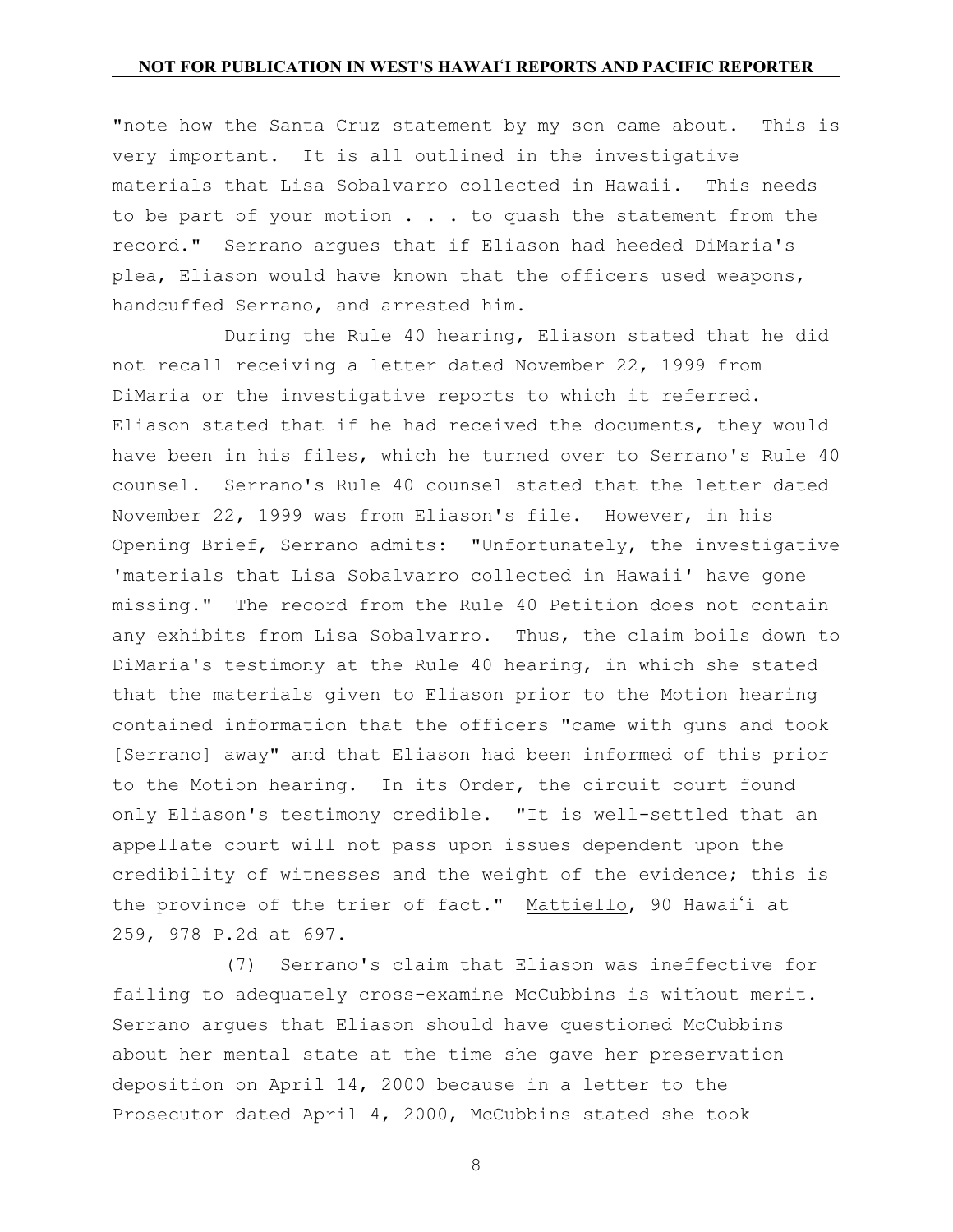narcotics for pain, resulting in short-term memory loss. Serrano also claims Eliason failed to impeach McCubbins regarding her inconsistent statement as to whether her son, Jason (Jason), told her what happened on the night that Vargas was murdered. Serrano claims on appeal:

> The testimony of [McCubbins] was particularly devastating for [Serrano] because she was the only non defendant to tie [Serrano] to [Vargas]. She testified to [Serrano] threatening Co-Defendant Gibbs by stating "what fucker. You want some of that too?" . . . [McCubbins] testified that [Serrano] was wearing brown surf shorts with the crotch ripped out and shredded and that [Serrano] was wet including his hair. . . . Since the co-defendants charge that it was [Serrano] who took the still living Vargas down a cliffside and caused her death close to the ocean, this testimony strongly supported the claim that [Serrano] was in fact the murderer.

In addition, Serrano points out that Eliason was ineffective because he did not designate portions of McCubbin's deposition regarding her cleaning of the maroon Subaru trunk due to rotted lobsters, the fact that she had engaged in plea negotiations with the Prosecutor's Office to not be charged as an accessory after the fact, and the fact that she knew that Jason had not yet been sentenced. Serrano argues that these subjects were relevant to show bias, interest, and motive to testify.

At the Rule 40 hearing, Eliason stated that he made a strategic decision not to impeach McCubbins based on her use of narcotic painkillers because he did not know what her trial testimony would be. If her statements were inconsistent with other witnesses, he would have provided the State with ample grounds to discount her testimony due to the fact that she had trouble with her short term memory from the narcotic painkillers. Eliason also reasoned that if McCubbins' testimony was consistent with other witnesses, attacking her memory based on the fact that she was on narcotic painkillers would not be helpful because it was consistent testimony and would presumably demonstrate that the painkillers had no effect on her memory. "[M]atters presumably within the judgment of counsel, like *trial strategy*, will rarely be second-guessed by judicial hindsight." State v.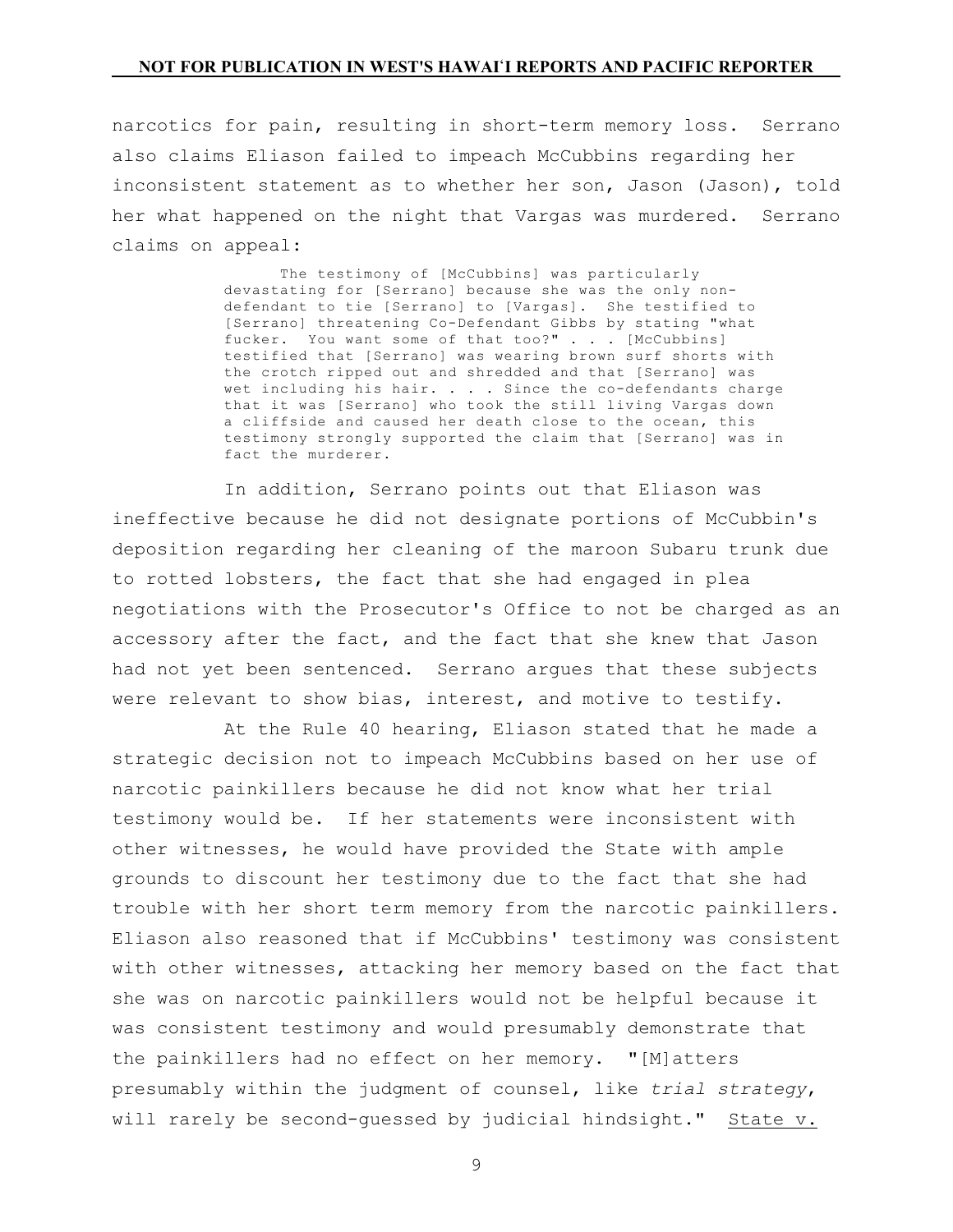Richie, 88 Hawai'i 19, 39-40, 960 P.2d 1227, 1247-48 (1998) (internal quotation marks and citation omitted; emphasis in original). Finding of Fact 13 was not erroneous.

Nowhere in the Rule 40 Petition did Serrano claim that McCubbins' deposition testimony that Serrano stated "what fucker. You want some too?" or the fact that Serrano was wet had any significance to the trial or that Eliason's failure to question McCubbins about it constituted ineffective assistance of counsel. Serrano did not question Eliason about those statements during the Rule 40 hearing. Serrano has not pointed to where in the record of the Rule 40 proceeding the error occurred or where the alleged error was brought to the attention of the circuit court. Therefore, those points of error on appeal will be disregarded. HRAP Rule 28(b)(4).

(8) Serrano's claims that Eliason did not designate, withdrew, or failed to object to the inclusion of specific portions of McCubbins' deposition for trial is not the same claim as a failure to cross-examine a witness during a preservation deposition.

Even if this court reviews Serrano's claims of ineffective assistance of counsel on the basis that Eliason failed to make proper deposition designations or failed to object to deposition designations, Serrano does not challenge FOFs 14 and 15, which state:

- 14. [Serrano] also contended that [Eliason] should have designated portion[s] of [McCubbins'] deposition regarding (1) her testimony that she cleaned out the trunk of the car in which the victim was transported in [sic] because there were lobsters rotting in there even though the lobsters were delivered sometime after she cleaned out the trunk, (2) testimony relating to her plea agreement, (3) testimony relating to her knowledge of the penalty for a murder conviction, and (4) testimony that her son [Jason] had not yet been sentenced.
- 15. These matters were not inquired into by [Serrano's] counsel during the hearing on the Petition on January 17, 2008.